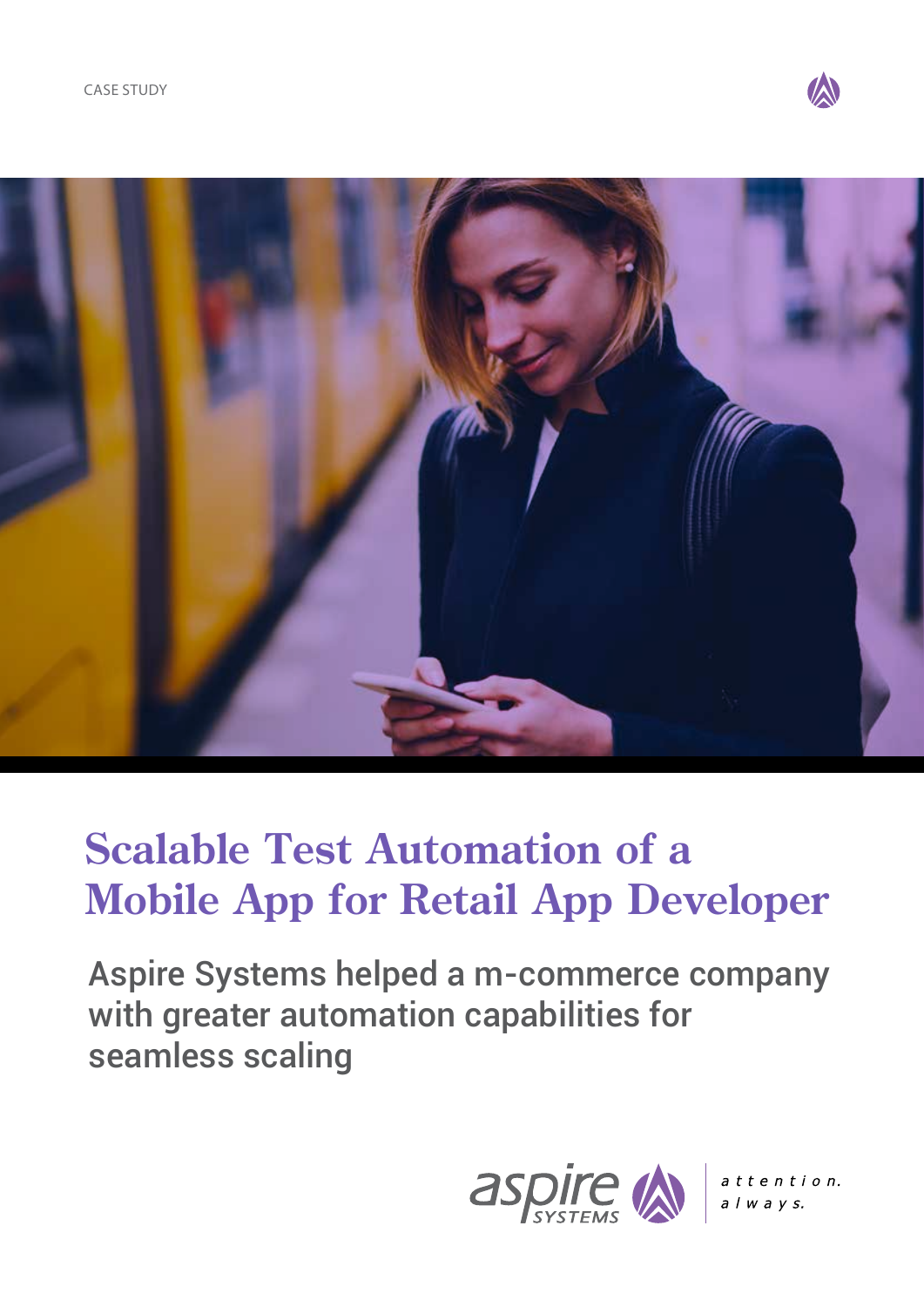#### **Challenge:**

The customer faced increased crash rates and needed testing experts to help them with a comprehensive solution

#### **Solution:**

• Testing Framework - Appium

#### **Results:**

- BDD using **Cucumber** helped to easily understand and create Test Steps
- Dynamic triggering of Appium server made automation scripts robust
- Reusable components with 50% of coverage in Automation helped to improve operational efficiency and ROI
- Rapid automation reduced 50% regression routines
- Usage of functionality specific reusable components for scripting in Automation saved time in rebuilding it from scratch.
- Supported parallel execution using Parallel Cucumber and the scripts could execute in parallel mobiles
- Designed user-friendly extent test reports for detailed tracking of the script's failure status



## **About the Customer**

Our customer is the first unified m-commerce (mobile commerce) platform to connect consumer and store-associate experiences. Designed exclusively for brands and retailers, its innovative technology powers consumer mobile apps, mobile web, and store associate apps including Clienteling, Endless Aisle, and mPOS. Our customer's core product - Content Management System (CMS), the first no-coding digital platform enables merchandisers and digital marketers to make on-the-fly changes. Founded by the visionary behind Google Shopping, the customer powers mobile commerce for the world's leading brands and retailers, including Calvin Klein, Cole Haan, Vineyard Vines, and Skechers.

# **The Need**

The customer had been increasing its customer base on both iOS and Android platforms. They were not able to perform end-to-end testing for all their customers. The crash rates rose high since it was tested with incomplete coverage, this adversely influenced the new customers, customer retention, and the number of orders placed in many of their apps.

To reduce the number of crashes and increase the retention of the customers, they were in a need of quality assurance experts who could accomplish the same by providing extensive test coverage.

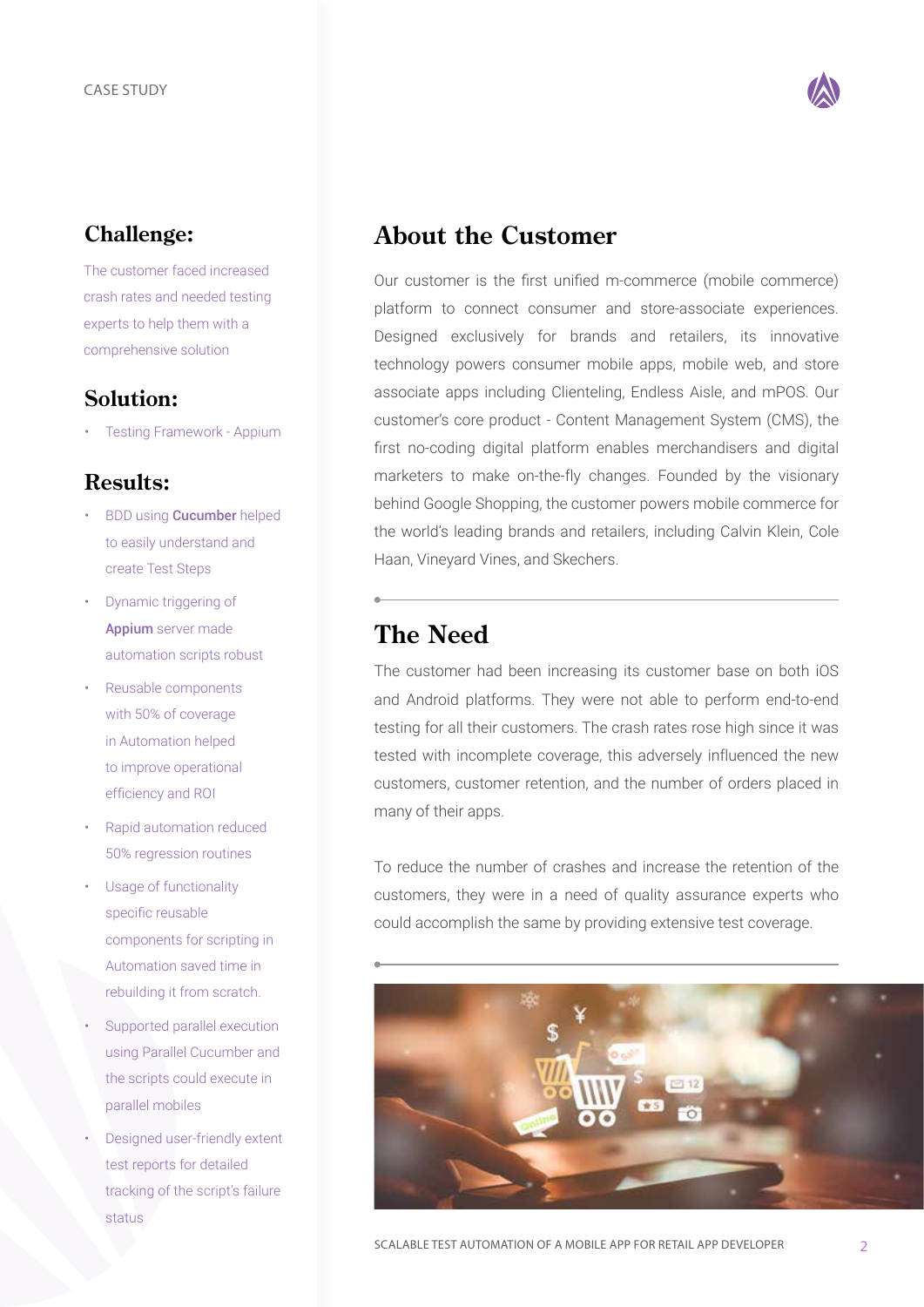

### **Aspire's Solution**

After analyzing the situation, Aspire collaborated with the customer by pitching in their automation expertise and suggested their flagship framework for mobile automation as the quality assurance solution. During the transformation process, Aspire's team suggested an incremental approach with multiple regression test cycles as the failproof method.

#### **Solution in detail:**

Our customer approved Aspire's approach and executed in the following order:

- *• Identified the regression suite with the priority of test cases by conducting regular meetings with the client stakeholders*
- *• Mapped all the test cases with the new change request that comes for testing, updated the regression suite regularly, and maintained the requirement traceability diligently*
- *• The team installed mobile automation framework and began with the manual and automation testing procedures*
- *• Aspire's QA team validated the complete functional testing in both iOS and Android platforms that included the API/backend validation too.*
- *• Mobile automation framework was able to support both Android and iOS native apps*
- *• Performed end-to-end validations of all customer release with complete coverage and ensured all the new feature requests are covered as well*